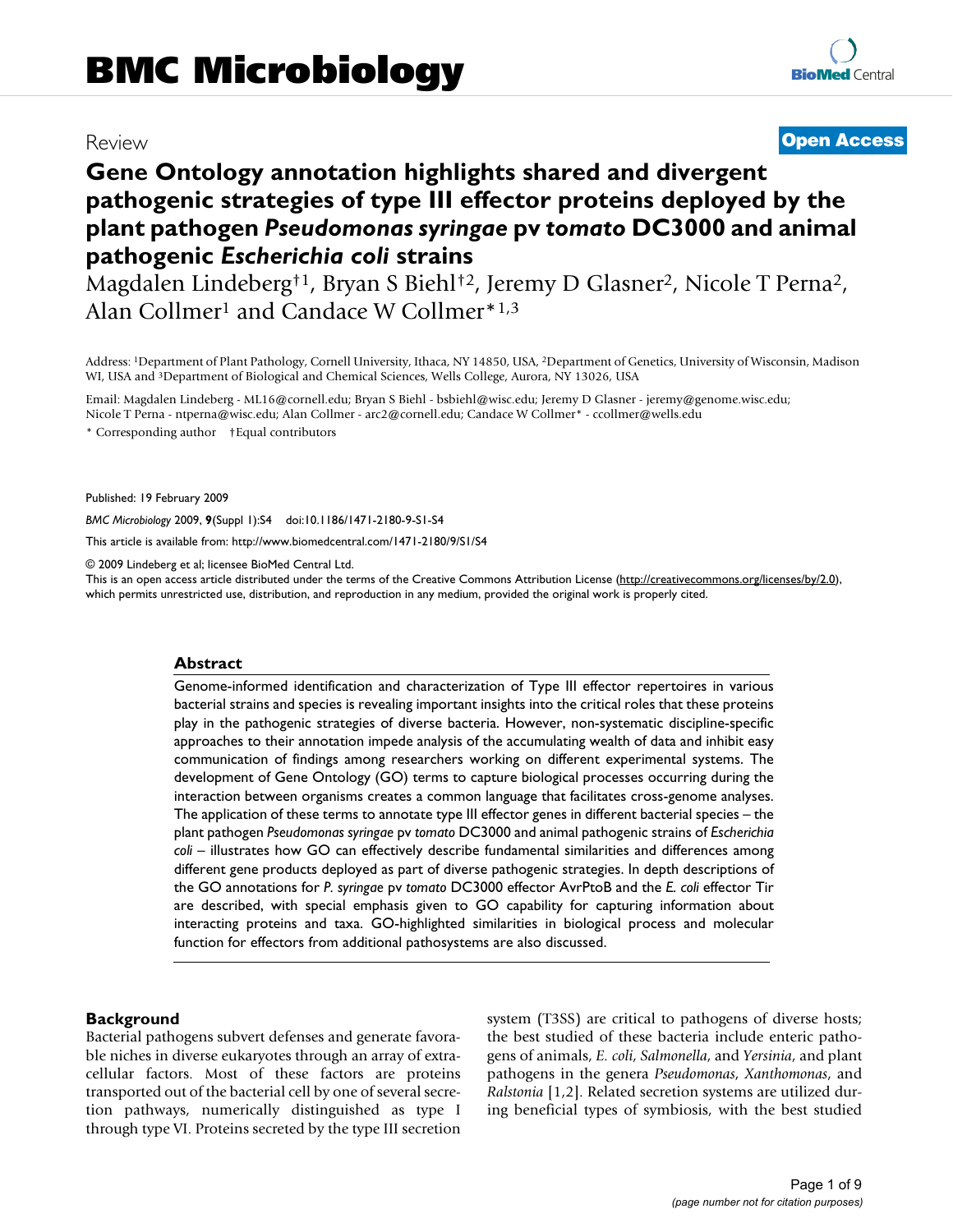being the T3SS in the nitrogen-fixing legume symbionts, *Rhizobium* [3,4].

The ever-growing number of complete genome sequences has prompted intensive genome-informed investigations of Type III effector repertoires in various bacterial strains and species. However, a long history of non-systematic, discipline-specific approaches to the annotation of Type III effectors (and virulence genes in general) has created a significant impediment to rapid analysis of this wealth of new data. Effector gene names typically vary, with two or more three-letter gene names often used for effectors from the same species (e.g., *sip* and *sop* in *Salmonella* or *avr* and *hop* in *P. syringae*) and annotation of product names being similarly idiosyncratic. Attempts have been made to systematize three letter gene name assignments for select groups of organisms [5,6], but even with a rigorously applied nomenclature, only limited information can be captured in this way. Furthermore, the high rates of horizontal transfer observed for effector genes [5], coupled with an accelerated rate of evolution for some [7,8], can confound recognition of related effectors through standard analysis of homology. As a result, researchers interested in broad comparisons of gene products and pathosystems must invest significant amounts of time piecing together their own summary from the primary literature.

# **The Gene Ontology – a universal language for capturing effector characteristics**

The Gene Ontology (GO) was originally developed by researchers working on eukaryotic model systems as a controlled vocabulary for describing processes common to diverse organisms [9]. The three ontologies that make up GO are designed to capture information on the cellular location, molecular functions, and biological processes that characterize individual gene products. GO terms are organized into a tree-like hierarchy where more general, high level terms are the parents of more specific child terms. Gene products can be annotated to as many terms as are applicable, with the level of specificity dependent on the extent of characterization. Evidence codes attached to individual annotations document the nature of supporting evidence and identifiers for the associated publications provide direct links to the source of the data.

The Plant-associated Microbe Gene Ontology (PAMGO) project<http://pamgo.vbi.vt.edu/>was initiated for the purpose of creating GO terms that specifically capture cellular locations and biological processes relevant to interactions between organisms. Of the more than 700 new GO terms created as part of this project; most are found under the "interspecies interaction between organisms" parent in the Biological Process Ontology. Term development has been accompanied by focused efforts on the part of PAMGO members to comprehensively annotate effectors in selected bacterial pathogens – specifically, the plant pathogen *Pseudomonas syringae* pv *tomato* DC3000 (*Pto* DC3000) and numerous enterics including the plant pathogen *Dickeya dadantii* and animal pathogenic strains of *E. coli*.

*Pto* DC3000 and *E. coli* 0157:H7 represent useful case studies for initiation of a global effector annotation project. Both pathogens require a wide range of T3SSdependent effectors to establish infection within their respective hosts. Furthermore, as pathogens of hosts in both the plant and animal kingdoms, they illustrate the utility of GO's multi-level structure for conceptualizing shared and divergent aspects of their pathogenic strategies.

# *Pseudomonas syringae pv. tomato* **DC3000**

*Pto* DC3000 is a pathogen of tomato and *Arabidopsis*, was the first *P. syringae* strain sequenced to completion, and is a model for the study of bacterial-plant interactions [10]. T3SS effector proteins, identified on the basis of their regulation by the HrpL alternative sigma factor and their passage out of the bacterial cell via the T3SS, have long been known to play a critical role in pathogenicity and hostrange determination of *P. syringae* pathovars. Indeed, cataloguing their complete repertoire represented one of the chief motivations for sequencing the *Pto* DC3000 genome. More than 50 effector families, defined by phylogenetic grouping [11], have been identified among the *P. syringae* pathovars, with over 36 families found in *Pto* DC3000. The majority of these were identified using a combination of BLAST analysis of predicted genes against previously identified effectors and iterative pattern-based searches using the conserved HrpL binding site and N-terminal sequence patterns associated with T3SS targeting [11].

Since their initial identification as substrates of the T3SS, research on the *Pto* DC3000 effectors has yielded new insights into their molecular functions, cellular destinations within the host, and the biological processes in which they participate. To date, over 300 Gene Ontology annotations have been generated for 36 effector genes as part of the PAMGO project, with the vast majority of annotations concerning processes that occur during the interaction between microbes and their host organisms. An example of the range of processes in which the effectors engage is illustrated by the *Pto* DC3000 effector protein AvrPtoB (HopAB2) (see the table in Figure 1). Like many other effectors, AvrPtoB is annotated to terms in all three ontologies. Within the Biological Process Ontology, terms range from the more general such as "GO:0009405 pathogenesis" and "GO:0044412 growth or development of symbiont within the host", applicable to a wide range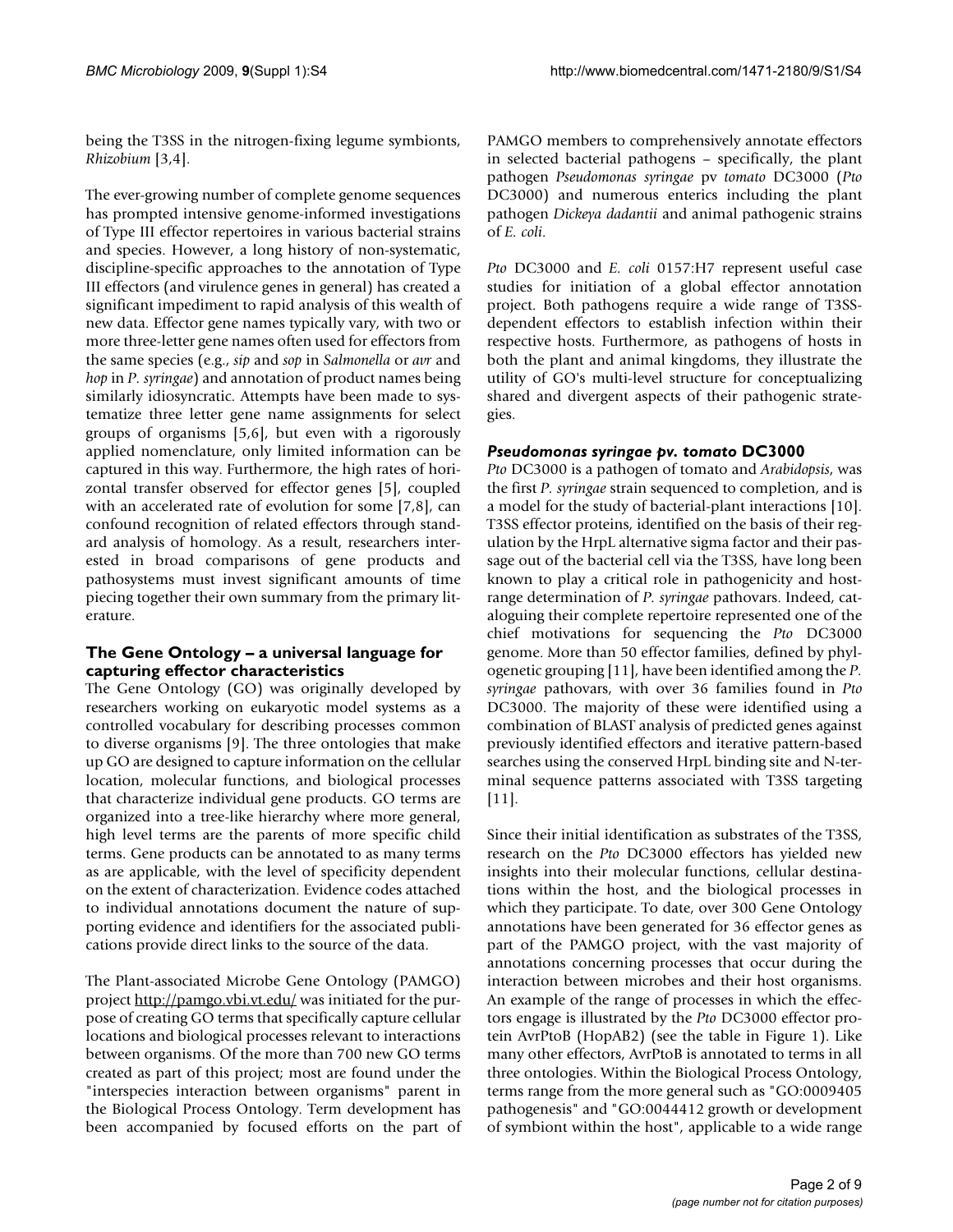| <b>Biological Process Ontology</b>                                |                                    |                              |                                    |                                                                                         | GO ID                                                                                  | GO term name                                                                                                   | Publication <sup>b</sup> | Evidence<br>Code <sup>c</sup> | with/from<br>ID <sup>d</sup>  | host<br>taxon <sup>e</sup> |
|-------------------------------------------------------------------|------------------------------------|------------------------------|------------------------------------|-----------------------------------------------------------------------------------------|----------------------------------------------------------------------------------------|----------------------------------------------------------------------------------------------------------------|--------------------------|-------------------------------|-------------------------------|----------------------------|
|                                                                   |                                    | Parent terms <sup>a</sup>    |                                    |                                                                                         |                                                                                        |                                                                                                                |                          |                               |                               |                            |
|                                                                   |                                    |                              |                                    |                                                                                         |                                                                                        |                                                                                                                | PMID:12505984            | IDA                           | ä,                            | 4081                       |
|                                                                   |                                    |                              |                                    |                                                                                         | GO:0009405                                                                             | pathogenesis                                                                                                   | PMID:14756767            | IDA                           | ä,                            | 4097                       |
|                                                                   |                                    |                              |                                    |                                                                                         |                                                                                        |                                                                                                                | PMID:14756767            | IDA                           | Ĭ.                            | 3702                       |
|                                                                   |                                    |                              |                                    |                                                                                         | GO:0052049                                                                             | interaction with host via protein<br>secreted by type III secretion<br>system                                  | PMID:12062102            | IDA                           |                               | 4081                       |
|                                                                   |                                    |                              |                                    |                                                                                         | GO:0044412                                                                             | growth or development of symbiont<br>within host                                                               | PMID:16678099            | IDA                           |                               | 3702                       |
|                                                                   |                                    |                              |                                    |                                                                                         |                                                                                        |                                                                                                                | PMID:15672817            | <b>IDA</b>                    |                               | 4081                       |
|                                                                   |                                    |                              |                                    |                                                                                         | GO:0075346                                                                             | modification by symbiont of host<br>protein by ubiquitination                                                  | PMID:17637671            | IDA                           |                               | 4084                       |
|                                                                   |                                    |                              |                                    | GO:0034053 : modulation by<br>symbiont of host defense-related<br>programmed cell death | GO:0034055                                                                             | positive regulation by symbiont of<br>host defense-related PCD                                                 | PMID:12062102            | IDA                           | ٠                             | 4081                       |
|                                                                   |                                    |                              |                                    |                                                                                         |                                                                                        |                                                                                                                | PMID:12505984            | IDA                           | ٠                             | 4100                       |
|                                                                   |                                    |                              |                                    |                                                                                         |                                                                                        | negative regulation by symbiont of<br>host defense-related PCD                                                 | PMID:14756767            | IDA                           |                               | 3702                       |
|                                                                   |                                    |                              |                                    |                                                                                         | GO:0034054                                                                             |                                                                                                                | PMID:16373536            | IMP                           |                               | 4081                       |
|                                                                   |                                    |                              |                                    |                                                                                         |                                                                                        |                                                                                                                | PMID:14756767            | IDA                           | ä,                            | 4097                       |
| GO:0044403 : symbiosis, encompassing mutualism through parasitism | GO:0051701 : interaction with host | morphology or physiology     | symbiont of host defense response  | <sub>15e</sub>                                                                          | GO:0052034                                                                             | negative regulation by symbiont of<br>pathogen-associated molecular<br>pattern-induced host innate<br>immunity | PMID:16678099            | <b>IDA</b>                    |                               | 3702                       |
|                                                                   |                                    | symbiont of host             |                                    | :553 : modulation by<br>host immune respon                                              | GO:0033660                                                                             | negative regulation by symbiont of                                                                             | PMID:12505984            | <b>IDA</b>                    |                               | 4100                       |
|                                                                   |                                    |                              |                                    | GO:00525<br>symbiont of h                                                               |                                                                                        | host resistance gene-dependent<br>defense response                                                             | PMID:12505984            | IDA                           |                               | 4081                       |
|                                                                   |                                    | GO:0044003 : modification by | GO:0052031 : modulation by         |                                                                                         | GO:0075132                                                                             | negative regulation by symbiont of<br>host protein kinase-mediated<br>signal transduction                      | PMID:16678099            | IDA                           |                               | 3702                       |
|                                                                   |                                    |                              |                                    |                                                                                         | negative regulation by symbiont of<br>GO:0033663<br>host defense-related protein level |                                                                                                                | PMID:17637671            | IDA                           |                               | 4081                       |
|                                                                   |                                    |                              |                                    |                                                                                         |                                                                                        | PMID:14756767                                                                                                  | IDA                      | ä,                            | 4097                          |                            |
|                                                                   |                                    |                              |                                    |                                                                                         | GO:0052021                                                                             | modulation by symbiont of<br>ethylene levels in host                                                           | PMID:16167902            | IEP, IMP                      | ä,                            | 4081                       |
|                                                                   |                                    |                              |                                    |                                                                                         | GO:0033668                                                                             | negative regulation by symbiont of<br>host apoptosis                                                           | PMID:12505984            | IDA                           | ä,                            | 4100                       |
|                                                                   |                                    |                              |                                    |                                                                                         | GO:0052041                                                                             | negative regulation by symbiont of<br>host programmed cell death                                               | PMID:12505984            | IDA                           |                               | 4932                       |
|                                                                   |                                    |                              | <b>Cellular Component Ontology</b> |                                                                                         | GO:0030430                                                                             | host cell cytoplasm                                                                                            | PMID:16367952            | IDA                           |                               | 4100                       |
|                                                                   | <b>Molecular Function Ontology</b> |                              |                                    |                                                                                         |                                                                                        |                                                                                                                | PMID:12062102            | IPI                           | UniProt:<br>Q40234            |                            |
|                                                                   |                                    |                              |                                    | GO:0019901                                                                              | protein kinase binding                                                                 | PMID:17637671                                                                                                  | IPI                      | UniProt:<br>Q40126            |                               |                            |
|                                                                   |                                    |                              |                                    |                                                                                         | GO:0005515                                                                             | protein binding                                                                                                | PMID:17637671            | IPI                           | UniProt:<br>Q9LLD3            |                            |
|                                                                   |                                    |                              |                                    |                                                                                         | GO:0004842                                                                             | ubiquitin-protein ligase activity                                                                              | PMID:16373536            | IDA                           | $\overline{\phantom{a}}$      | $\overline{\phantom{a}}$   |
|                                                                   |                                    |                              |                                    |                                                                                         | ubiquitin conjugating enzyme                                                           | PMID:16373536                                                                                                  | IMP                      |                               | ٠                             |                            |
|                                                                   |                                    |                              |                                    |                                                                                         | GO:0031624                                                                             | binding                                                                                                        | PMID:16373536            | <b>ISS</b>                    | UniProt:<br>P62877,<br>Q8VZ40 |                            |

# Figure 1

Gene Ontology annotation for the Pto DC3000 Type III effector AvrPtoB. <sup>a</sup>Indicates the nearest common parent term in the GO term hierarchy. Terms sharing the specified parent are delimited by dashed lines. bIndicates the publication supporting annotation of AvrPtoB to the specified GO term. <sup>c</sup>Indicates the nature of the evidence supporting the annotation; IDA, inferred from direct evidence; IEP, inferred from expression profile; IPI, inferred from physical interaction; IMP, inferred from mutant phenotype; ISS, inferred from sequence similarity. <sup>d</sup>Indicates the Uniprot accession number of the interacting protein, where inferred from physical evidence, or of the similar protein, where inferred from sequence similarity. <sup>e</sup>Indicates the taxon ID of the host where biological processes occurred in relation to a host organism.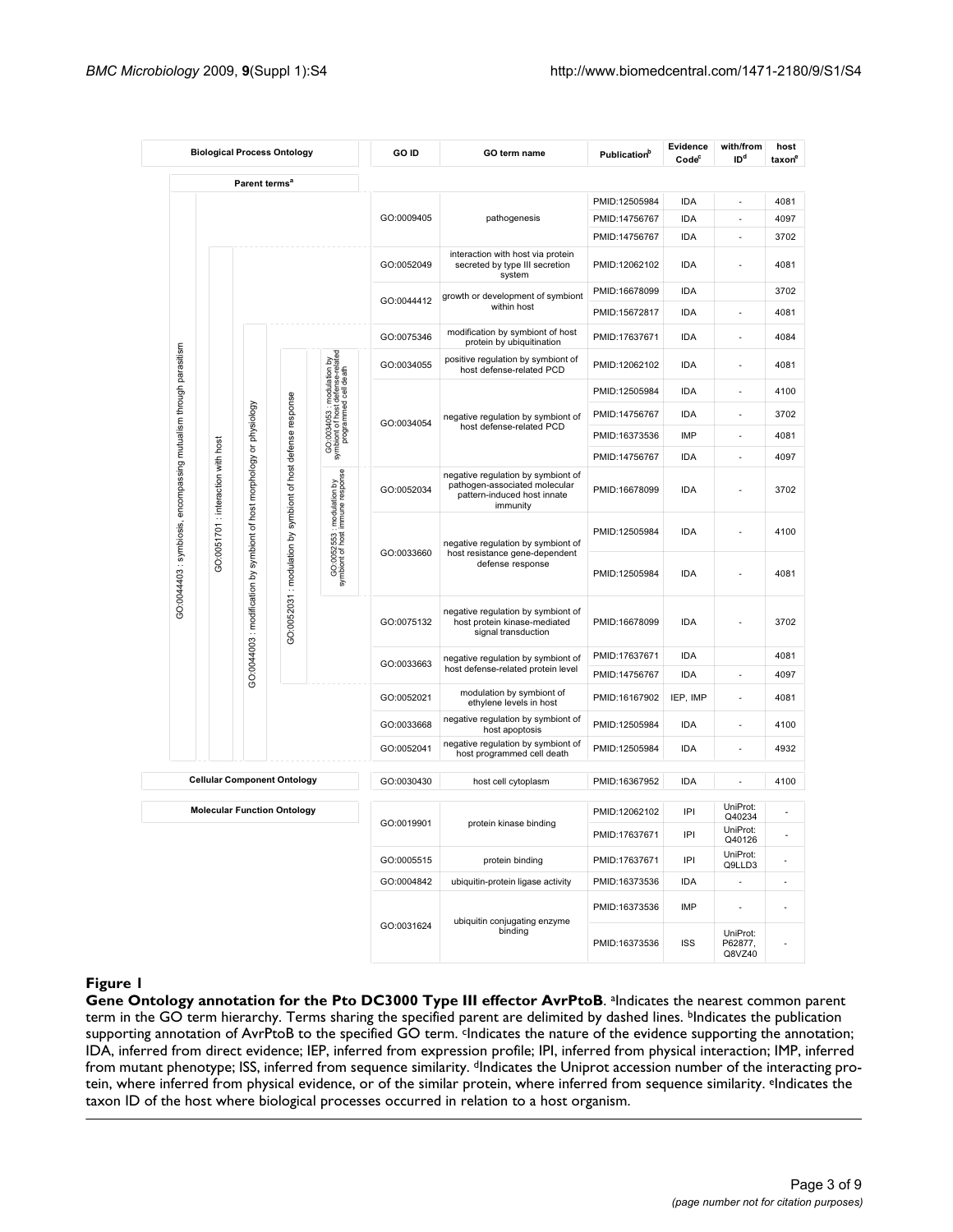of virulence factors in diverse pathogens, to more specific terms such as "GO:0052049 interaction with host via protein secreted by type III secretion system" that specifically identifies the Type III effectors.

AvrPtoB and other *P. syringae* effectors play significant roles in modulating the host defense response (GO:0052031), and as part of PAMGO term development, an extensive tree of child terms was created to capture the variety of processes contributing to this phenomenon. Though many of these terms are, at least for the present, used only for bacteria-plant interactions, it is critical to the utility of GO that terms be defined using language that is meaningful across many pathosystems. The phrase "hypersensitive response" serves as a useful example. While this term is commonly used among plant pathologists to refer to rapid defense-associated plant cell death at the site of infection, to researchers in animal systems it can have very different allergy-related or behavioral connotations. Therefore, newly developed PAMGO terms avoid using "hypersensitive response" in the term name and instead use term names such as "GO:0034053 modulation by symbiont of host defense-related programmed cell death" to annotate such bacterial effector activity. At the same time, the previously existing GO term "GO:0009626 hypersensitive response" was modified at the request of PAMGO collaborators to "plant-type hypersensitive response," thus clearly matching the new term name with the existing GO definition, which specified plant cells. It is important to note that an investigator searching GO terms for "hypersensitive response" would be pointed to both terms named above by means of the synonym field attached to each GO term. Finally, these two terms illustrate the difference between terms appropriate for annotating genes in the microbe, or symbiont (GO:0034053) versus those in the plant (GO:0009626) that are involved in the process described.

AvrPtoB is annotated to several child terms of "GO:0052031 modulation by symbiont of host defense response" including: "GO:0034054 negative regulation by symbiont of host defense-related programmed cell death [PCD]", "GO:0034055 positive regulation by symbiont of host defense-related programmed cell death", "GO:0033660 negative regulation by symbiont of host resistance gene-dependent defense response", "GO:0075132 negative regulation by symbiont of host protein kinase-mediated signal transduction", and "GO:0052034 negative regulation by symbiont of pathogen-associated molecular pattern-induced host innate immunity". At first glance, these annotations may appear contradictory – after all, how can the same gene product be annotated to both "GO:0034055 positive regulation by symbiont of host defense-related PCD" and "GO:0034054 negative regulation by symbiont of host defense-related PCD"? In this case, the answer lies in the secondary or dual taxon field incorporated into the GO database as part of the PAMGO project. This field functions to indicate the identities of the organisms between which the interaction is occurring. Thus, closer examination reveals that "GO:0034055 positive regulation by symbiont of host defense-related PCD" applies to AvrPtoB in the *Pto* DC3000 interaction with *S. lycopersicum* (tomato) while "GO:0034054 negative regulation by symbiont of host defense-related PCD" is used to annotate the interaction between *Pto* DC3000 and *Nicotiana benthamiana* (tobacco). In fact, annotation to "GO:0034054 negative regulation by symbiont of host defense-related PCD" is shown in triplicate to reflect interactions of Pto DC3000 in three separate hosts – *Nicotiana benthamiana*, *Nicotiana tabacum* cv. *Xanthi*, and *Arabidopsis thaliana*. Where additional clarification of strains and genotypes of interacting organisms is required, users can refer to the associated publications found in the reference field of the GO annotation.

In addition to annotations in the Biological Process ontology, annotations to the Cellular Component and Molecular Function ontologies are also shown. As one of the most thoroughly characterized of the *Pto* DC3000 effectors, AvrPtoB has several Molecular Function annotations that provide insight on the specific enzymatic and binding capabilities by which AvrPtoB accomplishes the processes described above. Molecular Function annotations include: "GO:0019901 protein kinase binding", "GO:0004842 ubiquitin-protein ligase activity", and "GO:0031624 ubiquitin conjugating enzyme binding". Just as documenting the taxa of interacting organisms is critical to the usefulness of biological process terms, so documentation of interacting proteins significantly enhances the value of Molecular Function terms. For example, the interacting proteins for "GO:0019901 protein kinase binding" are Q40234 (Pto) and Q40126 (Fen), and for "GO:0005515 protein binding", Q9LLD3 (PtoC). Most of the evidence codes used for AvrPtoB indicate experimental evidence for the assigned annotations, including IDA (inferred from direct assay), IMP (inferred from mutant phenotype), and IPI (inferred from physical interaction). In contrast, the evidence code ISS (inferred from sequence or structural similarity) indicates that the annotation is based on similarity of the given gene product to an experimentally characterized homolog. Annotations made on the basis of sequence or structural similarity require that the ID of the protein from which the annotation is inferred be included in the with/from column. Unlike AvrPtoB, for which the ISS code is used only once to capture its structural similarity to known E3 ubiquitin ligases (UniProt: P62877, Q8VZ40), GO annotations for effectors in some other *P. syringae* strains rely more extensively on sequence similarity. In such cases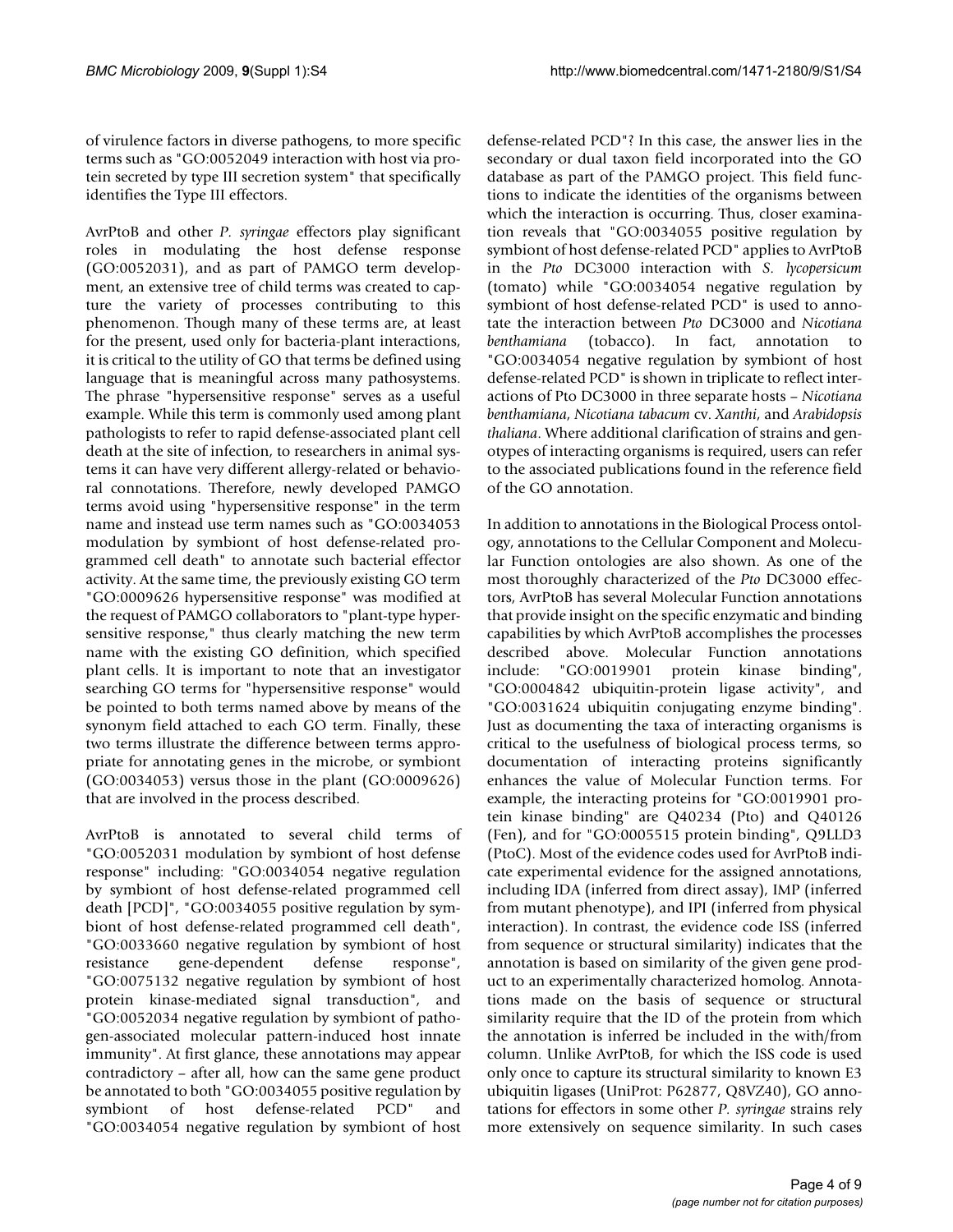where experimental evidence is lacking, sequence similarity to Pto DC3000 effectors can be used to guide GO annotation of those effectors. (Some important considerations relevant to propagating GO annotations based on sequence similarity are described in the following section.) When sequence similarity is absent, GO annotations can provide clues to candidate functions or biological processes in newly identified gene products based on annotations previously made for other experimentally characterized gene products. For example, once a newly described gene product is found to be secreted and thus annotated to "GO:0052049 interaction with host via protein secreted by type III secretion system", other processes associated with this annotation in other experimentally characterized effectors become candidates for testing. These might include "GO:0044412 growth or development of symbiont within host", "GO:0034055 positive regulation by symbiont of host defense-related PCD", or "GO:0052034 negative regulation by symbiont of pathogen-associated molecular pattern-induced host innate immunity".

# *Escherichia coli*

Like *P. syringae*, many strains of *E. coli* rely on effectors to establish a pathogenic relationship with their host and are the focus of intense interest owing to their ability to cause serious disease in humans. Numerous genomes have recently been sequenced from pathogenic and non-pathogenic *E. coli* strains, and no one strain serves as a general model for the diverse pathogenic strategies found within this species. Consequently, PAMGO consortium members working on the Enterobacteriaceae, in contrast to those working on *P. syringae*, have focused on automated propagation of annotations from a handful of experimentally characterized effectors to homologs in numerous complete and draft genomes of *E. coli* and other enteric bacteria.

*E. coli* O157:H7 provides a representative example of the current state of experimentally-based annotation of enteric effectors and also reveals the limitations of transitive or similarity-based propagation of annotations. A total of 39 type III effectors have been identified in *E. coli* 0157:H7 strain Sakai through a combination of bioinformatics, "secretome" analysis, and translocation assays with Cya fusions [5]. However, the absence of a convenient model host system for *E. coli* O157:H7 has impeded *in vivo* characterization of host interaction phenotypes on the level conducted in *P. syringae*, with the result that annotation of *E. coli* O157:H7 effectors has relied more extensively on inferences made from sequence similarity.

Among the O157:H7 effectors studied in greater depth is the Translocated Intimin Receptor protein (Tir), which plays a key role in bacterial attachment to host cells [12-

15]. Given that attachment has proven a tractable process for studying in cell culture models, it is possible to assign GO annotations to Tir with a specificity comparable to that of AvrPtoB. Tir is secreted into host cells via the LEE (locus of enterocyte effacement) T3SS and then trafficked to the host cell plasma membrane (GO:0020002), where it binds the (also LEE-encoded) intimin protein on the bacterial cell surface. This binding activity is captured by the combination of Molecular Function ontology terms "GO:0051635 bacterial cell surface binding" and "GO:0005515 protein binding" using the IPI evidence code and "with" qualifier to specify the interacting partner as intimin. The role of Tir in bacterial attachment is reflected by the Biological Process term "GO:0044406 adhesion to host", with subsequent effects of Tir on the cascade of host signaling, described by "GO:0052027 modulation by symbiont of defense-related host MAP kinase-mediated signal transduction pathway" and major host cytoskeletal remodeling captured by "GO:0052039 modification by symbiont of host cytoskeleton" easily accommodated by child terms of "GO:0051701 interaction with host". The term "GO:0052057 modification by symbiont of host morphology or physiology via protein secreted by type III secretion system" links Tir to other T3SS effectors, while "GO:0009405 pathogenesis" indicates its role in disease.

The Tir effector also highlights some of the challenges inherent to cross-genome term assignments. Given that transitive annotation based on sequence and structural similarity forms the basis of most annotations in the GO database, discussion of the limitations of such annotations is warranted. Specifically, similar gene products involved in the interaction between organisms can have very different properties depending on both their source organism and the host with which they are interacting. For example, Tir has been shown to have different molecular functions depending on whether it is produced by enterohemorrhagic (EHEC) O157:H7 or enteropathogenic (EPEC) strains of *E. coli*. In EPEC, but not EHEC, tyrosine phosphorylation of Tir by the bacterium plays a key role in initiating the host cell signaling cascades and the cytoskeletal rearrangements involved with formation of a pedestal-like structure immediately under the adherent bacterial cell [13,14]. It is therefore imperative that the annotations assigned to EPEC-derived Tir not be propagated to Tir from EHEC strains. GO provides the option of using the qualifier "NOT" together with an annotation such as "GO:0019901 protein kinase binding" to indicate that the *E. coli* O157:H7 Tir protein is not phosphorylated. However, many GO annotation repositories, including the UW ASAP database of enterobacterial genomes [16]), do not display this qualifier by default, with the result that the "NOT" qualifier is used infrequently. A more in depth discussion of the "NOT" quali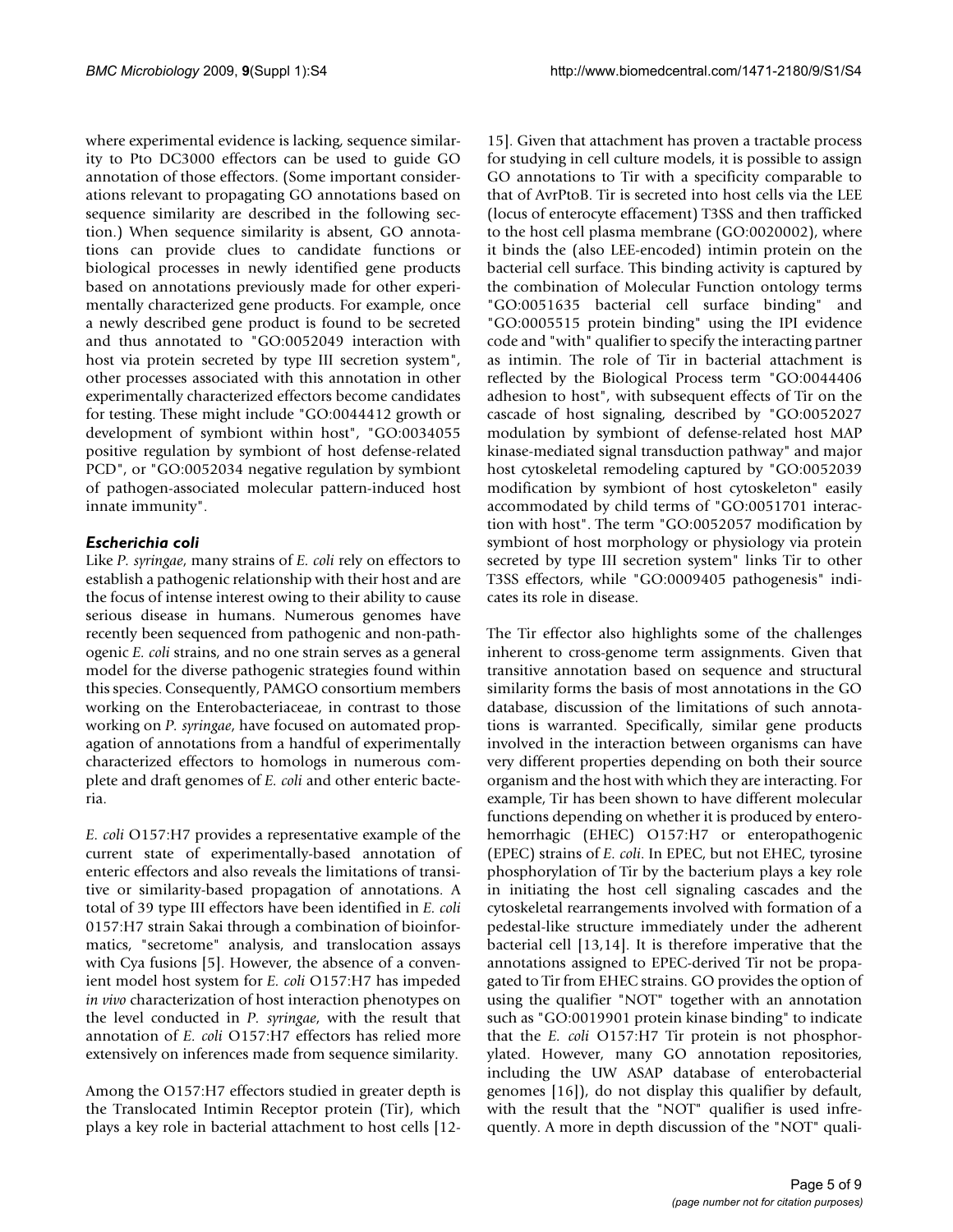fier and differences in its use among databases is described by Yon Rhee et al (2008) [17].

In other cases, the properties of effectors and other host interaction factors are simply uncharacterized in particular strains or during interactions with particular hosts. In databases where the host taxon is not readily displayed for annotations to terms in the "interaction between organisms" tree or where the host is specified but with an ISS evidence code, users should consider the possibility that the annotation may not be accurate for all source strains and hosts. When involved in generating annotations based on sequence or structural similarity, users should consider avoiding propagation of those most likely to vary based on source and host. Within the ASAP database, annotations likely to be host-dependent are not routinely propagated with the automated annotation systems used to annotate rapidly accumulating sequence data from "next-generation" sequencing technologies, and transitive annotation of effectors is limited to the general term "GO:0052049 interaction with host via protein secreted by type III secretion system".

# **Effector repertoire comparison**

Although the approaches used in effector characterization and annotation differ between *P. syringae* and *E. coli*, comparison of the assigned terms illustrates how GO can be used to conceptualize the fundamental similarities and differences that exist among different gene products and pathogenic strategies. As previously mentioned, terms such as "GO:0009405 pathogenesis", "GO:0044412 growth or development of symbiont within host", and "GO:0052049 interaction with host via protein secreted by type III secretion system" are broadly applicable to a wide array of effectors in diverse pathosystems. In contrast, other terms are highly specific to effectors from particular pathosystems, revealing fundamental differences in the processes by which Type III effectors influence the bacterial-host interaction. For example, critical stages of adhesion to the host (GO:0044406), are mediated by Type III effectors in *E. coli* and other animal-associated pathogens [18]. In contrast, host adhesion in *P. syringae* is accomplished by fimbriae and exopolysaccharides [19,20] genes which can be further distinguished in the GO with the terms "GO:0043683 type IV pilus biogenesis" and "GO:0045226 extracellular polysaccharide biosynthetic process", respectively. Conversely, "GO:0001907 killing by symbiont of host cells", whether by the natural progression of necrotic disease or by induction of defense-related programmed cell death (captured with the more specific term GO:0052044), is a hallmark of *P. syringae* effector action [21] that is mediated by toxins independent of the T3SS in *E. coli* and other animal pathogens. Examples include cholera toxin deployed by *Vibrio cholera* and pertussis toxin of *Bordetella pertussis*, the secretion properties of which are described with the terms "GO:0052051 interaction with host via protein secreted by type II secretion system" and "GO:0052050 interaction with host via substance secreted by type IV secretion system", respectively. These examples illustrate the value of annotating to multiple terms, where appropriate, so as to maximally capture both shared and divergent properties exhibited by different virulence factors.

Beyond these broad similarities and differences, shared processes and activities at surprisingly specific levels can also be found. For example, selected *Pto* DC3000 and *E. coli* 0157:H7 effectors modulate host innate immunity (expressed with GO:0052167 and its child terms), with some specifically demonstrated to negatively regulate host innate immunity induced by pathogen-associated molecular patterns (captured with GO:0052034).

A further illustration of GO-highlighted similarities is shown for a select group of effectors from multiple pathosystems in the table in Figure 2. In both plant and animal systems, complex signaling pathways mediate the response to detected pathogens, with elements of the intervening signaling pathways representing the most common targets for effector-mediated suppression of the immune response. This property is reflected by annotation of AvrPtoB as well as effectors AvrPto, HopAO1, and HopAI1 (*P. syringae*); IpaH9.8, OspF (*Shigella*); SspH1 (*Salmonella*); and YopP/J (*Yersinia*) to the term "GO:0052027 modulation by symbiont of host signal transduction pathway". For some effectors from both plant and animal pathosystems, the nature of this process has been more intensively characterized, supporting annotation to more specific child terms such as "GO:0052078 negative regulation by symbiont of defense-related host MAP kinase-mediated signal transduction pathway" and "GO:0052034 negative regulation by symbiont of pathogen-associated molecular patterninduced host innate immunity". In other cases, the effectors in question await in depth evaluation.

Additional information as to how effectors accomplish modulation of host signaling is captured with terms in the Molecular Function Ontology, and once again common strategies are evident among effectors in diverse systems. For AvrPtoB, IpaH9.8, and SspH1, interference with signaling pathways is mediated by ubiquitination of host kinases, activities captured with the molecular function terms "GO:0019901 protein kinase binding" and "GO:0004842 ubiquitin-protein ligase activity" [22-24]. AvrPtoB ubiquitinates host kinases involved in resistancegene mediated host immunity [24], while SspH1 ubiquitinates PKN1 [22,25], a host kinase integral to innate immune response signaling pathways. The ability of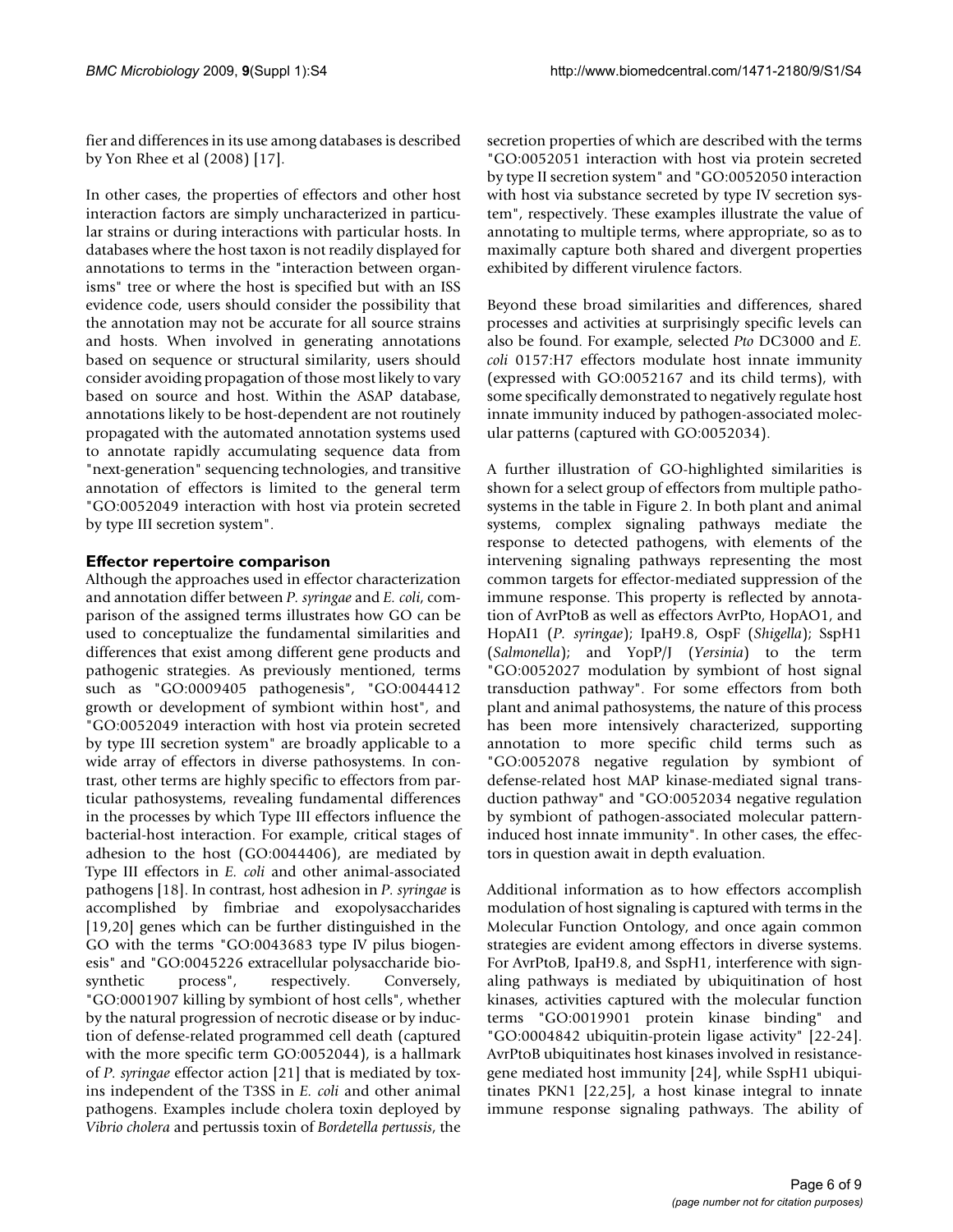| <b>Biological Process Ontology</b> |  |
|------------------------------------|--|
|                                    |  |

|            |                                                                                                                   | AvrPtoB | AvrPto | HopAI1 | IpaH9.8 | SspH1 | YopP/J | OspF |
|------------|-------------------------------------------------------------------------------------------------------------------|---------|--------|--------|---------|-------|--------|------|
| GO:0052049 | interaction with host via protein<br>secreted by type III secretion<br>system                                     |         |        |        |         |       |        |      |
| GO:0009405 | pathogenesis                                                                                                      |         |        |        |         |       |        |      |
| GO:0052027 | modulation by symbiont of host<br>signal transduction pathway                                                     |         |        |        |         |       |        |      |
| GO:0052078 | negative regulation by symbiont of<br>defense-related host MAP kinase-<br>mediated signal transduction<br>pathway |         |        |        |         |       |        |      |
| GO:0052034 | negative regulation by symbiont of<br>pathogen-associated molecular<br>pattern-induced host innate<br>immunity    |         |        |        |         |       |        |      |
|            | <b>Molecular Function Ontology</b>                                                                                |         |        |        |         |       |        |      |
| GO:0019901 | protein kinase binding                                                                                            |         |        |        |         |       |        |      |
| GO:0004842 | ubiquitin-protein ligase activity                                                                                 |         |        |        |         |       |        |      |
| GO:0034598 | phosphothreonine lyase activity                                                                                   |         |        |        |         |       |        |      |

# Comparative Gene Ontology annotation **Figure 2** for selected Type III effectors from Pto DC3000 and animal pathogenic genera

**Comparative Gene Ontology annotation for selected Type III effectors from Pto DC3000 and animal pathogenic genera**. Black indicates the identity of effectors annotated to the specified GO term; green, effectors from plant pathogenic bacteria; orange, effectors from animal pathogenic bacteria.

IpaH9.8 to suppress innate immunity also appears linked to ubiquitination – in this case of MAP kinases [22].

GO:0016407 acetyletransferase activity

Other effectors alter immune signaling pathways using alternative enzymatic activities. These include inactivation of MAP kinase signaling by "GO:0034598 phosphothreonine lyase activity", documented for both OspF [26] and HopAI1 [27], and targeting of MAP kinases by acetyltransferase-activity (GO:0016407) observed for YopP/J [28]. AvrPtoB, in addition to its ubiquitination-dependent suppression of resistance gene-mediated host immunity, suppresses innate immunity through E3-ligase independent targeting of kinase signaling [29]. The specific molecular functions by which this suppression is accomplished have yet to be characterized.

# **Putting Gene Ontology to work for you**

The *Pto* DC3000 and *E. coli* annotations have been deposited in the GO database where searches can be conducted for GO terms or particular gene products. At that site and through linked resources, users can search for gene products annotated to multiple, user-selected GO terms of interest or analyze microarray data for enrichment of genes annotated to particular terms. The value of the Gene Ontology project is directly proportional to the number and quality of the annotations being contributed, and though intensive efforts have been directed toward annotation of virulence-related gene products in *Pto* DC3000 and *E. coli*, ongoing annotation of these and effectors deployed by a wider range of plant and animal pathogens would greatly enhance the insights that could be gained. Among the steps being taken to facilitate ongoing annotation are proposals that journals request suggested GO terms from manuscript authors akin to requests for keywords. Guidelines are also being developed to aid researchers in identification of appropriate terms for specific protein families. For example, a tutorial on GO term assignment for plant pathogenic effectors is presently available through the Pseudomonas-Plant Interaction website<http://www.pseudomonas-syringae.org>.

For users of GO annotation, it is important to remember that annotations exist within a diffuse network of databases that include the primary, organism-specific databases where annotations are chiefly generated, the GO database itself, and additional sites to which annotation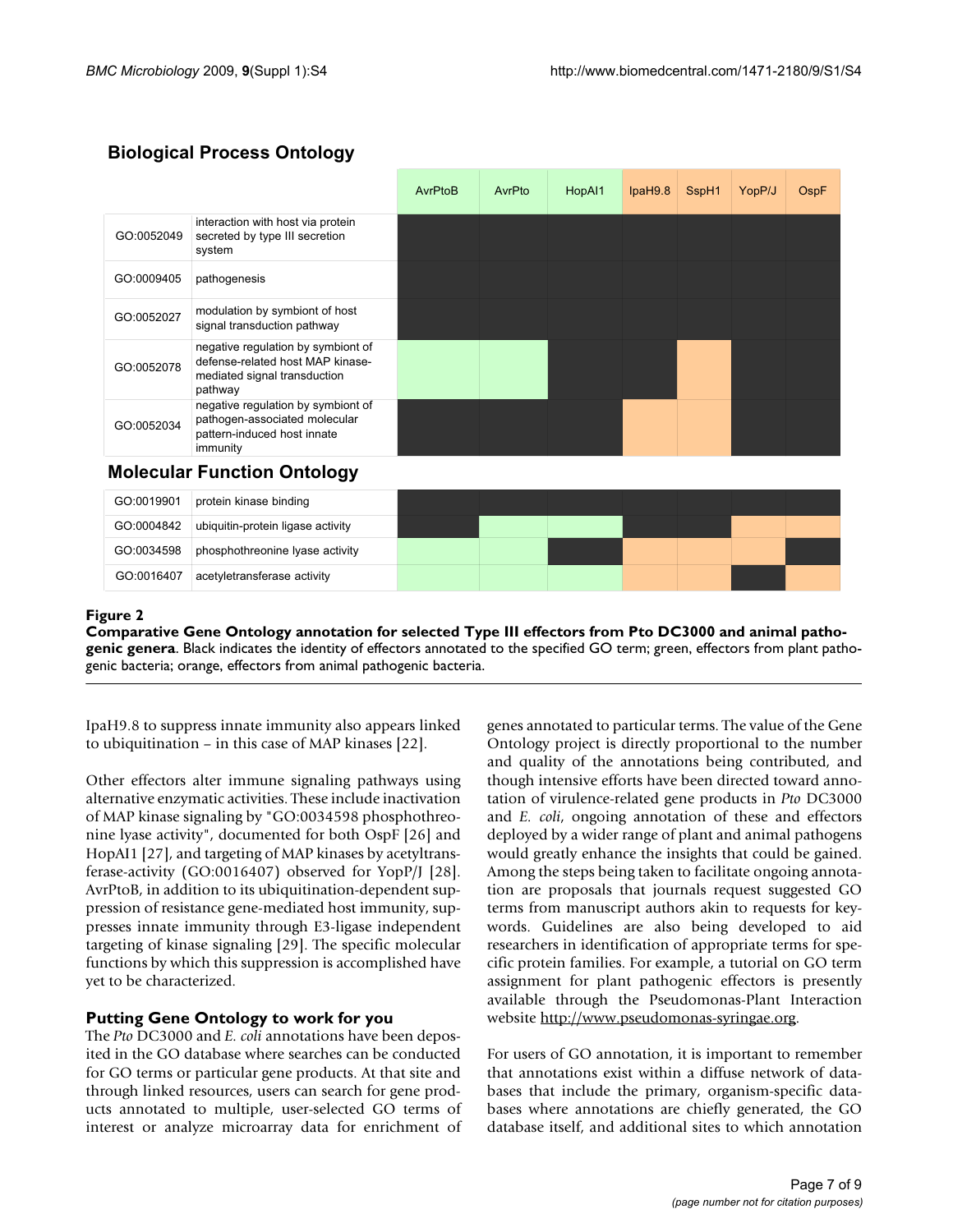data are downloaded. Significant inconsistencies can and do occur among databases resulting from differences in annotation format, as previously discussed with regard to the "NOT" qualifier, as well as from differences in the frequency of data exchange among databases. In some instances, the differences among databases simply reflect the length of time it takes for changes instituted by the GO Consortium to propagate through the many databases using GO. For example, the dual taxon field pioneered by PAMGO has only recently been added to TIGR-CMR, the database through which *P. syringae* annotations are forwarded to GO. For these reasons, users are encouraged to identify the sources and version numbers of the annotations they are using and include this information in publications making use of these data.

GO annotation represents a vitally important tool for organizing the wealth of biological data that has accompanied the emergence of genomics and high-throughput expression analysis. Through development of terms capturing the interaction between organisms, the PAMGO consortium has added the important domain of interorganismal interactions to the range of processes encompassed by GO, applicable to research on both pathogenic interactions and beneficial symbioses. Creation of the secondary taxon field has additionally provided a means of capturing nuances of interaction observed upon interaction with different hosts. As exemplified by ongoing annotation of effectors in *P. syringae* and *E. coli*, application of these terms to gene products deployed by different organisms interacting with diverse hosts represents a powerful tool for identification of fundamental parallels underlying outwardly dissimilar interactions.

#### **Competing interests**

The authors declare that they have no competing interests.

### **Acknowledgements**

The authors would like to thank the editors at The Gene Ontology Consortium, in particular Jane Lomax and Amelia Ireland and the members of the PAMGO Consortium, for their collaboration in developing many PAMGO terms. This work was supported by the National Research Initiative of the USDA Cooperative State Research, Education and Extension Service, grant number 2005-35600-16370 and by the U.S. National Science Foundation, grant number EF-0523736.

This article has been published as part of *BMC Microbiology* Volume 9 Supplement 1, 2009: The PAMGO Consortium: Unifying Themes In Microbe-Host Associations Identified Through The Gene Ontology. The full contents of the supplement are available online at [http://www.biomedcen](http://www.biomedcentral.com/1471-2180/9?issue=S1)  [tral.com/1471-2180/9?issue=S1.](http://www.biomedcentral.com/1471-2180/9?issue=S1)

#### **References**

- 1. Coburn B, Sekirov I, Finlay BB: **[Type III Secretion Systems and](http://www.ncbi.nlm.nih.gov/entrez/query.fcgi?cmd=Retrieve&db=PubMed&dopt=Abstract&list_uids=17934073) [Disease.](http://www.ncbi.nlm.nih.gov/entrez/query.fcgi?cmd=Retrieve&db=PubMed&dopt=Abstract&list_uids=17934073)** *Clin Microbiol Rev* 2007, **20(4):**535-549.
- 2. Zhou J-M, Chai J: **[Plant pathogenic bacterial type III effectors](http://www.ncbi.nlm.nih.gov/entrez/query.fcgi?cmd=Retrieve&db=PubMed&dopt=Abstract&list_uids=18372208) [subdue host responses.](http://www.ncbi.nlm.nih.gov/entrez/query.fcgi?cmd=Retrieve&db=PubMed&dopt=Abstract&list_uids=18372208)** *Current Opinion in Microbiology* 2008, **11(2):**179-185.
- 3. Marie C, Broughton WJ, Deakin WJ: *Rhizobium* **[type III secretion](http://www.ncbi.nlm.nih.gov/entrez/query.fcgi?cmd=Retrieve&db=PubMed&dopt=Abstract&list_uids=11418344) [systems: legume charmers or alarmers?](http://www.ncbi.nlm.nih.gov/entrez/query.fcgi?cmd=Retrieve&db=PubMed&dopt=Abstract&list_uids=11418344)** *Curr Opin Plant Biol* 2001, **4(4):**336-342.
- 4. Skorpil P, Saad MM, Boukli NM, Kobayashi H, Ares-Orpel F, Broughton WJ, Deakin WJ: **NopP, a phosphorylated effector of** *Rhizobium* **sp. strain NGR234, is a major determinant of nodulation of the tropical legumes** *Flemingia congesta* **and** *Tephrosia vogelii***[.](http://www.ncbi.nlm.nih.gov/entrez/query.fcgi?cmd=Retrieve&db=PubMed&dopt=Abstract&list_uids=16102002)** *Molecular Microbiology* 2005, **57(5):**1304-1317.
- 5. Tobe T, Beatson SA, Taniguchi H, Abe H, Bailey CM, Fivian A, Younis R, Matthews S, Marches O, Frankel G, *et al.*: **An extensive repertoire of type III secretion effectors in** *Escherichia coli* **[O157](http://www.ncbi.nlm.nih.gov/entrez/query.fcgi?cmd=Retrieve&db=PubMed&dopt=Abstract&list_uids=16990433) [and the role of lambdoid phages in their dissemination.](http://www.ncbi.nlm.nih.gov/entrez/query.fcgi?cmd=Retrieve&db=PubMed&dopt=Abstract&list_uids=16990433)** *PNAS* 2006, **103(40):**14941-14946.
- 6. Lindeberg M, Stavrinides J, Chang JH, Alfano JR, Collmer A, Dangl JL, Greenberg JT, Mansfield JW, Guttman DS: **Proposed guidelines for a unified nomenclature and phylogenetic analysis of type III hop effector proteins in the plant pathogen** *Pseudomonas syringae***[.](http://www.ncbi.nlm.nih.gov/entrez/query.fcgi?cmd=Retrieve&db=PubMed&dopt=Abstract&list_uids=15828679)** *Mol Plant Microbe Interact* 2005, **18:**275-282.
- 7. Ma W, Dong FF, Stavrinides J, Guttman DS: **[Type III effector diver](http://www.ncbi.nlm.nih.gov/entrez/query.fcgi?cmd=Retrieve&db=PubMed&dopt=Abstract&list_uids=17194219)[sification via both pathoadaptation and horizontal transfer in](http://www.ncbi.nlm.nih.gov/entrez/query.fcgi?cmd=Retrieve&db=PubMed&dopt=Abstract&list_uids=17194219) [response to a coevolutionary arms race.](http://www.ncbi.nlm.nih.gov/entrez/query.fcgi?cmd=Retrieve&db=PubMed&dopt=Abstract&list_uids=17194219)** *PLoS Genet* 2006, **2(12):**e209.
- 8. Stavrinides J, Ma W, Guttman DS: **[Terminal Reassortment](http://www.ncbi.nlm.nih.gov/entrez/query.fcgi?cmd=Retrieve&db=PubMed&dopt=Abstract&list_uids=17040127)** [Drives the Quantum Evolution of Type III Effectors in Bacte](http://www.ncbi.nlm.nih.gov/entrez/query.fcgi?cmd=Retrieve&db=PubMed&dopt=Abstract&list_uids=17040127)**[rial Pathogens.](http://www.ncbi.nlm.nih.gov/entrez/query.fcgi?cmd=Retrieve&db=PubMed&dopt=Abstract&list_uids=17040127)** *PLoS Pathogens* 2006, **2(10):**e104.
- 9. Ashburner M, Ball CA, Blake JA, Botstein D, Butler H, Cherry JM, Davis AP, Dolinski K, Dwight SS, Eppig JT, *et al.*: **[Gene Ontology:](http://www.ncbi.nlm.nih.gov/entrez/query.fcgi?cmd=Retrieve&db=PubMed&dopt=Abstract&list_uids=10802651) [tool for the unification of biology.](http://www.ncbi.nlm.nih.gov/entrez/query.fcgi?cmd=Retrieve&db=PubMed&dopt=Abstract&list_uids=10802651)** *Nat Genet* 2000, **25(1):**25-29.
- 10. Buell CR, Joardar V, Lindeberg M, Selengut J, Paulsen IT, Gwinn ML, Dodson RJ, Deboy RT, Durkin AS, Kolonay JF, *et al.*: **The complete genome sequence of the** *Arabidopsis* **and tomato pathogen** *Pseudomonas syringae* **pv.** *tomato* **[DC3000.](http://www.ncbi.nlm.nih.gov/entrez/query.fcgi?cmd=Retrieve&db=PubMed&dopt=Abstract&list_uids=12928499)** *Proc Natl Acad Sci USA* 2003, **100(18):**10181-10186.
- 11. Lindeberg M, Cartinhour S, Myers CR, Schechter LM, Schneider DJ, Collmer A: **Closing the circle on the discovery of genes encoding Hrp regulon members and type III secretion system effectors in the genomes of three model** *Pseudomonas syringae* **[strains.](http://www.ncbi.nlm.nih.gov/entrez/query.fcgi?cmd=Retrieve&db=PubMed&dopt=Abstract&list_uids=17073298)** *Mol Plant Microbe Interact* 2006, **19(11):**1151-1158.
- 12. DeVinney R, Stein M, Reinscheid D, Abe A, Ruschkowski S, Finlay BB: **Enterohemorrhagic** *Escherichia coli* **[O157:H7 produces Tir,](http://www.ncbi.nlm.nih.gov/entrez/query.fcgi?cmd=Retrieve&db=PubMed&dopt=Abstract&list_uids=10225900) [which is translocated to the host cell membrane but is not](http://www.ncbi.nlm.nih.gov/entrez/query.fcgi?cmd=Retrieve&db=PubMed&dopt=Abstract&list_uids=10225900) [tyrosine phosphorylated.](http://www.ncbi.nlm.nih.gov/entrez/query.fcgi?cmd=Retrieve&db=PubMed&dopt=Abstract&list_uids=10225900)** *Infect Immun* 1999, **67(5):**2389-2398.
- 13. Goosney DL, DeVinney R, Finlay BB: **Recruitment of cytoskeletal and signaling proteins to enteropathogenic and enterohemorrhagic** *Escherichia coli* **[pedestals.](http://www.ncbi.nlm.nih.gov/entrez/query.fcgi?cmd=Retrieve&db=PubMed&dopt=Abstract&list_uids=11292754)** *Infect Immun* 2001, **69(5):**3315-3322.
- 14. Kenny B, Warawa J: **[Enteropathogenic Escherichia coli \(EPEC\)](http://www.ncbi.nlm.nih.gov/entrez/query.fcgi?cmd=Retrieve&db=PubMed&dopt=Abstract&list_uids=11179311) [Tir receptor molecule does not undergo full modification](http://www.ncbi.nlm.nih.gov/entrez/query.fcgi?cmd=Retrieve&db=PubMed&dopt=Abstract&list_uids=11179311) when introduced into host cells by EPEC-independent mech[anisms.](http://www.ncbi.nlm.nih.gov/entrez/query.fcgi?cmd=Retrieve&db=PubMed&dopt=Abstract&list_uids=11179311)** *Infect Immun* 2001, **69(3):**1444-1453.
- 15. Allen-Vercoe E, Waddell B, Livingstone S, Deans J, DeVinney R: **Enteropathogenic** *Escherichia coli* **[Tir translocation and ped](http://www.ncbi.nlm.nih.gov/entrez/query.fcgi?cmd=Retrieve&db=PubMed&dopt=Abstract&list_uids=16548887)[estal formation requires membrane cholesterol in the](http://www.ncbi.nlm.nih.gov/entrez/query.fcgi?cmd=Retrieve&db=PubMed&dopt=Abstract&list_uids=16548887) [absence of bundle-forming pili.](http://www.ncbi.nlm.nih.gov/entrez/query.fcgi?cmd=Retrieve&db=PubMed&dopt=Abstract&list_uids=16548887)** *Cell Microbiol* 2006, **8(4):**613-624.
- 16. Glasner JD, Plunkett G 3rd, Anderson BD, Baumler DJ, Biehl BS, Burland V, Cabot EL, Darling AE, Mau B, Neeno-Eckwall EC, *et al.*: **[Enter](http://www.ncbi.nlm.nih.gov/entrez/query.fcgi?cmd=Retrieve&db=PubMed&dopt=Abstract&list_uids=17999997)[opathogen Resource Integration Center \(ERIC\):](http://www.ncbi.nlm.nih.gov/entrez/query.fcgi?cmd=Retrieve&db=PubMed&dopt=Abstract&list_uids=17999997) bioinformatics support for research on biodefense-relevant [enterobacteria.](http://www.ncbi.nlm.nih.gov/entrez/query.fcgi?cmd=Retrieve&db=PubMed&dopt=Abstract&list_uids=17999997)** *Nucleic Acids Res* 2008:D519-523.
- 17. Yon Rhee S, Wood V, Dolinski K, Draghici S: **[Use and misuse of](http://www.ncbi.nlm.nih.gov/entrez/query.fcgi?cmd=Retrieve&db=PubMed&dopt=Abstract&list_uids=18475267)** [the gene ontology annotations.](http://www.ncbi.nlm.nih.gov/entrez/query.fcgi?cmd=Retrieve&db=PubMed&dopt=Abstract&list_uids=18475267) **9(7):**509-515.
- 18. Coburn B, Sekirov I, Finlay BB: **[Type III secretion systems and](http://www.ncbi.nlm.nih.gov/entrez/query.fcgi?cmd=Retrieve&db=PubMed&dopt=Abstract&list_uids=17934073) [disease.](http://www.ncbi.nlm.nih.gov/entrez/query.fcgi?cmd=Retrieve&db=PubMed&dopt=Abstract&list_uids=17934073)** *Clin Microbiol Rev* 2007, **20(4):**535-549.
- 19. Ude S, Arnold DL, Moon CD, Timms-Wilson T, Spiers AJ: **Biofilm formation and cellulose expression among diverse environmental** *Pseudomonas* **[isolates.](http://www.ncbi.nlm.nih.gov/entrez/query.fcgi?cmd=Retrieve&db=PubMed&dopt=Abstract&list_uids=17014498)** *Environmental Microbiology* 2006, **8(11):**1997-2011.
- 20. Roine E, Raineri DM, Romantschuk M, Wilson M, Nunn DN: **Characterization of type IV pilus genes in** *Pseudomonas syringae* **pv.** *tomato* **[DC3000.](http://www.ncbi.nlm.nih.gov/entrez/query.fcgi?cmd=Retrieve&db=PubMed&dopt=Abstract&list_uids=9805392)** *Mol Plant-Microbe Interact* 1998, **11:**1048-1056.
- 21. Greenberg JT: **[Programmed cell death: A way of life for plants.](http://www.ncbi.nlm.nih.gov/entrez/query.fcgi?cmd=Retrieve&db=PubMed&dopt=Abstract&list_uids=8901538)** *Proc Natl Acad Sci U S A* 1996, **93(22):**12094-12097.